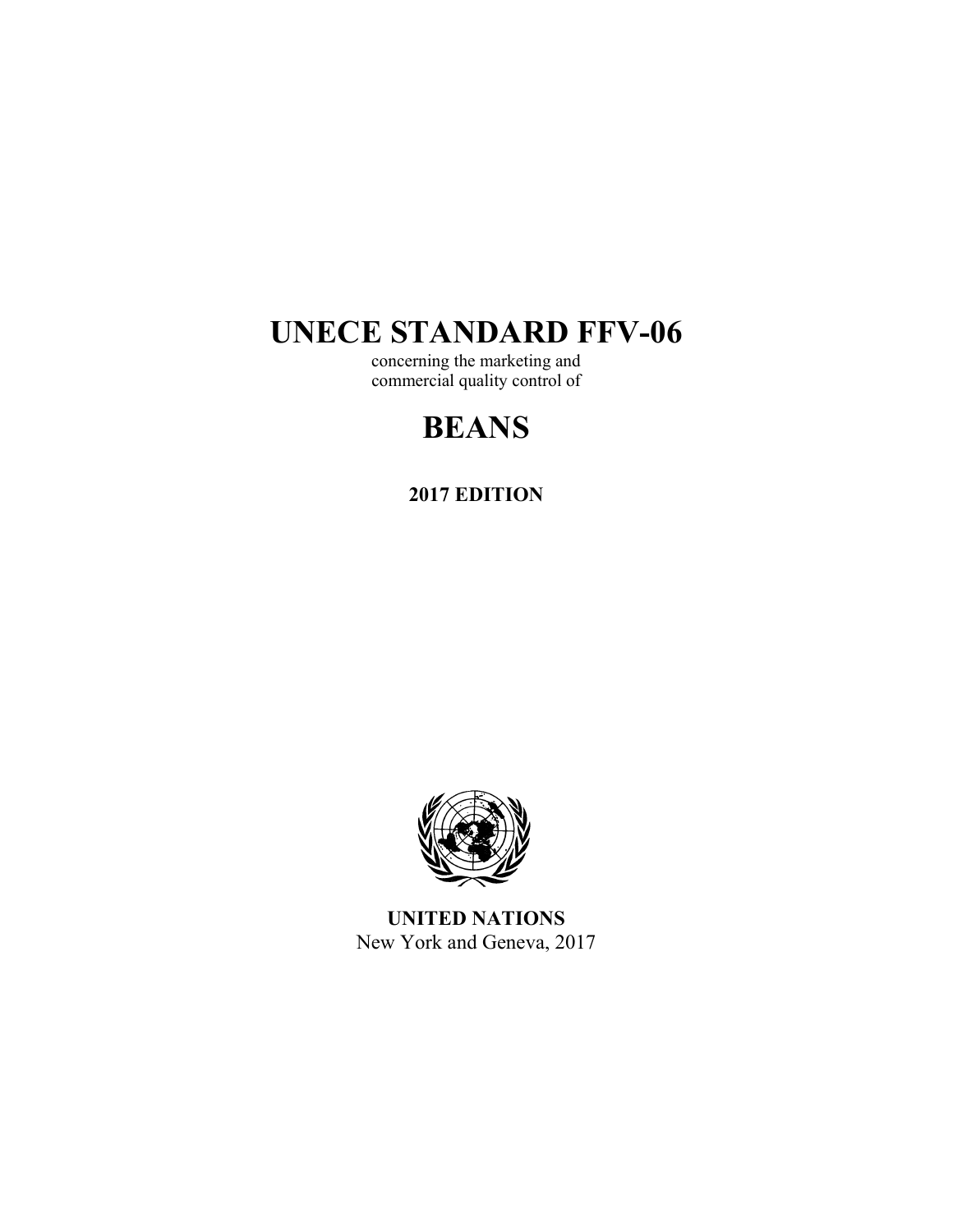#### **NOTE**

#### **Working Party on Agricultural Quality Standards**

The commercial quality standards developed by the Working Party on Agricultural Quality Standards of the United Nations Economic Commission for Europe (UNECE) help facilitate international trade, encourage highquality production, improve profitability and protect consumer interests. UNECE standards are used by governments, producers, traders, importers and exporters, and other international organizations. They cover a wide range of agricultural products, including fresh fruit and vegetables, dry and dried produce, seed potatoes, meat, cut flowers, eggs and egg products.

Any member of the United Nations can participate, on an equal footing, in the activities of the Working Party. For more information on agricultural standards, please visit our website <www.unece.org/trade/agr>.

The present revised Standard for Beans is based on document ECE/TRADE/C/WP.7/GE.1/2010/7, reviewed and adopted by the Working Party at its sixty-sixth session.

Aligned with the Standard Layout (2017)

The designations employed and the presentation of the material in this publication do not imply the expression of any opinion whatsoever on the part of the United Nations Secretariat concerning the legal status of any country, territory, city or area or of its authorities, or concerning the delimitation of its frontiers or boundaries. Mention of company names or commercial products does not imply endorsement by the United Nations.

All material may be freely quoted or reprinted, but acknowledgement is requested.

Please contact the following address with any comments or enquiries:

Agricultural Standards Unit Economic Cooperation and Trade Division United Nations Economic Commission for Europe Palais des Nations CH-1211 Geneva 10, Switzerland E-mail: agristandards@unece.org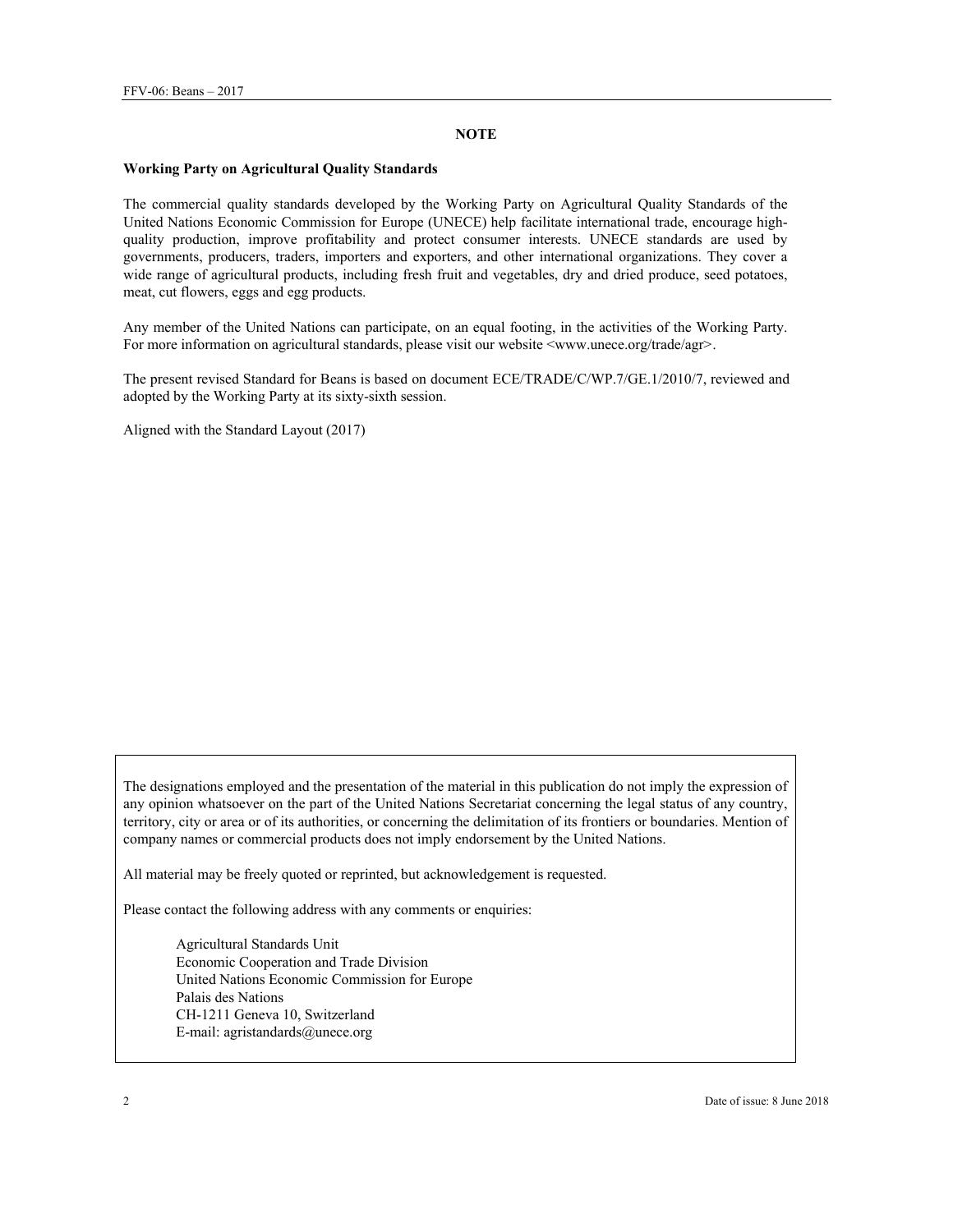## **UNECE standard FFV-06 concerning the marketing and commercial quality control of beans**

## **I. Definition of produce**

This standard applies to beans of varieties (cultivars) grown from *Phaseolus vulgaris* L. and *Phaseolus coccineus* L. to be supplied fresh to the consumer, beans for shelling or industrial processing being excluded.

## **II. Provisions concerning quality**

The purpose of the standard is to define the quality requirements for beans after preparation and packaging.

However, if applied at stages following export, products may show in relation to the requirements of the standard:

- a slight lack of freshness and turgidity
- for products graded in classes other than the "Extra" Class, a slight deterioration due to their development and their tendency to perish.

The holder/seller of products may not display such products or offer them for sale, or deliver or market them in any manner other than in conformity with this standard. The holder/seller shall be responsible for observing such conformity.

#### **A. Minimum requirements**

In all classes, subject to the special provisions for each class and the tolerances allowed, the beans must be:

- intact<sup>1</sup>
- sound; produce affected by rotting or deterioration such as to make it unfit for consumption is excluded
- clean, practically free of any visible foreign matter
- fresh in appearance
- free from parchment (hard endoderm)
- practically free from pests
- practically free from damage caused by pests
- free of abnormal external moisture
- free of any foreign smell and/or taste.

 $\overline{a}$ 

<sup>&</sup>lt;sup>1</sup> Due to harvesting of beans (excluding needle beans), a degree of damage is permitted at the stalk end only according to the tolerances laid down.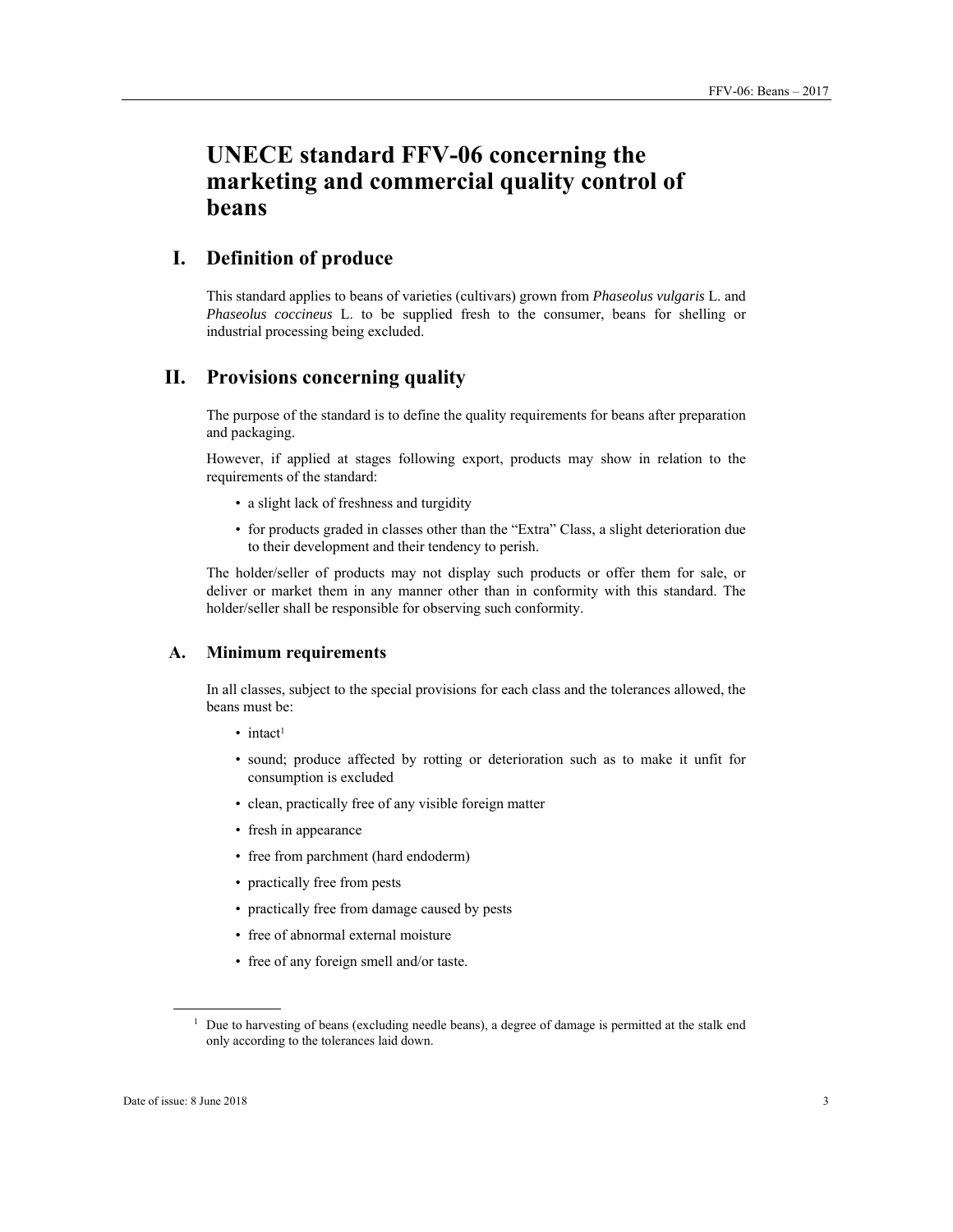The development and condition of the beans must be such as to enable them:

- to withstand transportation and handling
- to arrive in satisfactory condition at the place of destination.

#### **B. Classification**

Beans are classified in three classes, as defined below:

#### **(i) "Extra" Class**

Beans in this class must be of superior quality. They must be characteristic of the variety and/or commercial type.

They must be:

- turgid, easily snapped
- very tender
- practically straight
- stringless.

Seeds, if present, must be small and soft. However, needle beans must be seedless.

They must be free from defects, with the exception of very slight superficial defects, provided these do not affect the general appearance of the produce, the quality, the keeping quality and presentation in the package.

#### **(ii) Class I**

Beans in this class must be of good quality. They must be characteristic of the variety and/or commercial type.

They must be:

- turgid
- young and tender
- practically stringless except in the case of beans for slicing.

Seeds, if present must be small and soft.

The following slight defects, however, may be allowed, provided these do not affect the general appearance of the produce, the quality, the keeping quality and presentation in the package:

- a slight defect in shape
- slight defects in colouring
- slight skin defects.

#### **(iii) Class II**

This class includes beans that do not qualify for inclusion in the higher classes but satisfy the minimum requirements specified above.

They must be:

• reasonably tender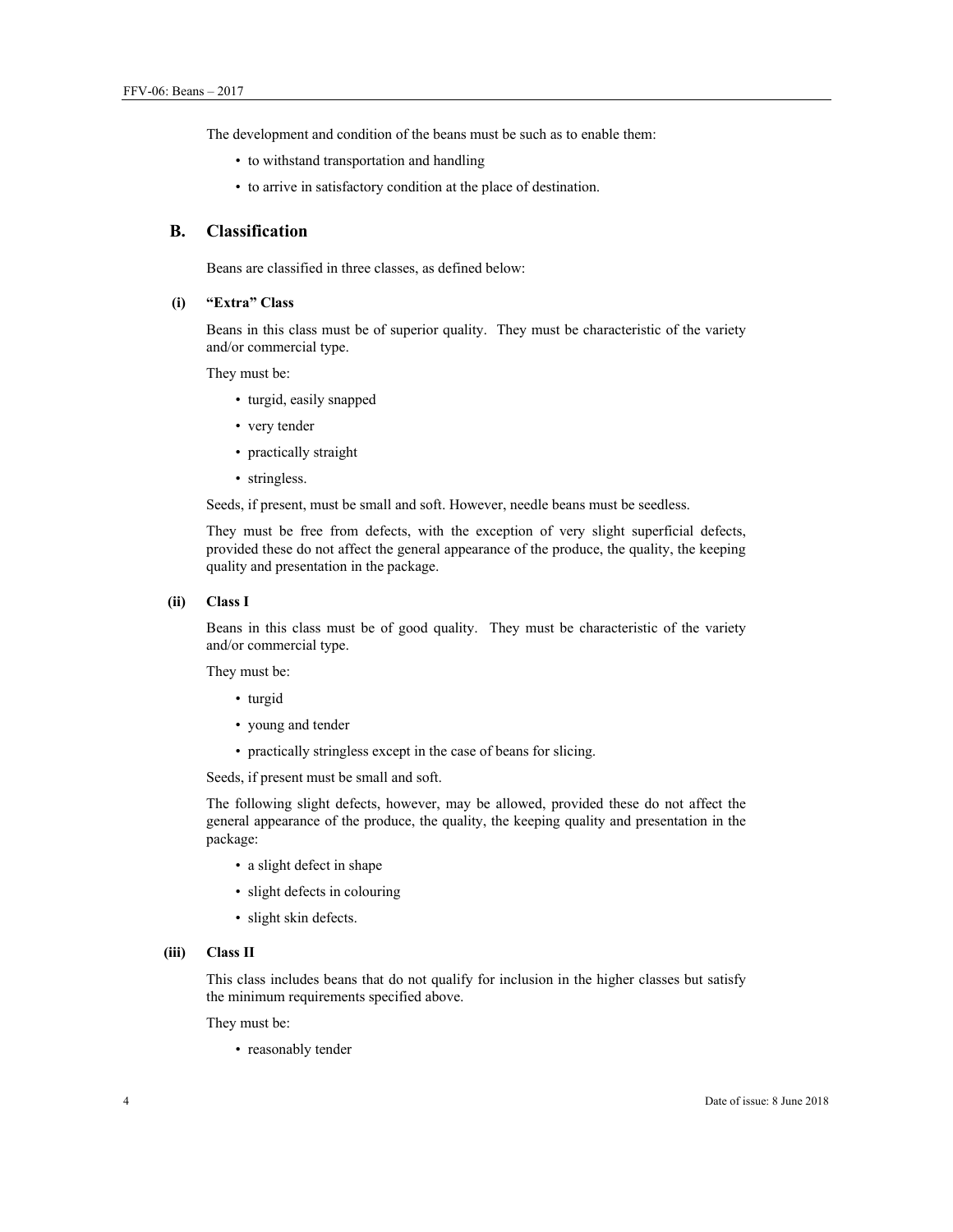• free from rust spots in the case of needle beans.

Seeds, if present, should not be too large and must be reasonably soft.

The following defects may be allowed, provided the beans retain their essential characteristics as regards the quality, the keeping quality and presentation:

- defects in shape
- defects in colouring
- skin defects
- strings
- slight rust spots except in the case of needle beans.

### **III. Provisions concerning sizing**

Size is determined by the maximum width of the pod measured at right angles to the seam.

To ensure uniformity in size, needle beans in the same package shall not exceed:

- 6 mm when marked "very fine"
- 9 mm when marked "fine"
- 12 mm when marked "medium".

### **IV. Provisions concerning tolerances**

At all marketing stages, tolerances in respect of quality and size shall be allowed in each lot for produce not satisfying the requirements of the class indicated.

#### **A. Quality tolerances**

#### **(i) "Extra" Class**

A total tolerance of 5 per cent, by number or weight, of beans not satisfying the requirements of the class but meeting those of Class I is allowed. Within this tolerance not more than 0.5 per cent in total may consist of produce satisfying the requirements of Class II quality.

#### **(ii) Class I**

A total tolerance of 10 per cent, by number or weight, of beans not satisfying the requirements of the class but meeting those of Class II is allowed. Within this tolerance not more than 1 per cent in total may consist of produce satisfying neither the requirements of Class II quality nor the minimum requirements, or of produce affected by decay. No tolerance is allowed for produce affected by *Colletotrichum lindemuthianum* (bean spot disease).

Within this tolerance, a maximum of 5 per cent, by number or weight, may have strings in the case of a variety and/or commercial type that should be stringless.

In addition, a maximum of 15 per cent, by number or weight, of beans (excluding needle beans) may have the stalk and a small section of the narrow part of the neck missing, provided these pods remain closed, dry and not discoloured.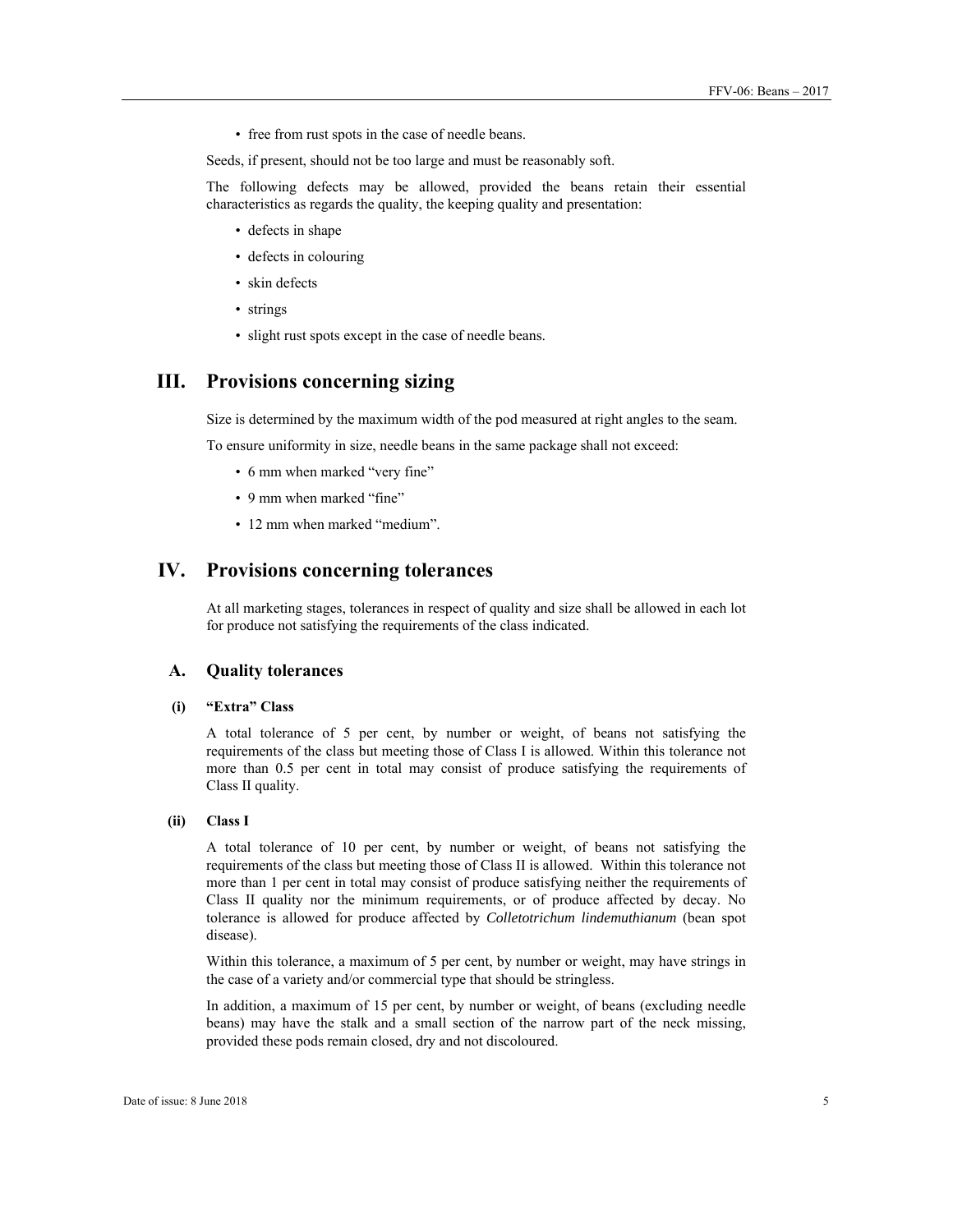#### **(iii) Class II**

A total tolerance of 10 per cent, by number or weight, of beans satisfying neither the requirements of the class nor the minimum requirements is allowed. Within this tolerance not more than 2 per cent in total may consist of produce affected by decay. No tolerance is allowed for produce affected by *Colletotrichum lindemuthianum* (bean spot disease).

In addition a maximum of 30 per cent, by number or weight, of beans (excluding needle beans) may have the stalk and a small section of the narrow part of the neck missing, provided these pods remain closed, dry and not discoloured.

#### **B. Size tolerances**

For all classes (if sized): a total tolerance of 10 per cent, by number or weight, of beans not satisfying the requirements as regards sizing is allowed.

## **V. Provisions concerning presentation**

#### **A. Uniformity**

The contents of each package must be uniform and contain only beans of the same origin, variety or commercial type, quality and size (if sized).

The visible part of the contents of the package must be representative of the entire contents.

#### **B. Packaging**

Beans must be packed in such a way as to protect the produce properly.

The materials used inside the package must be clean and of a quality such as to avoid causing any external or internal damage to the produce. The use of materials, particularly of paper or stamps bearing trade specifications, is allowed, provided the printing or labelling has been done with non-toxic ink or glue.

Packages must be free of all foreign matter.

## **VI. Provisions concerning marking**

Each package2 must bear the following particulars, in letters grouped on the same side, legibly and indelibly marked, and visible from the outside.

#### **A. Identification**

Packer and/or dispatcher/exporter:

 $\overline{a}$ 

<sup>&</sup>lt;sup>2</sup> These marking provisions do not apply to sales packages presented in packages. However, they do apply to sales packages (pre-packages) presented individually.